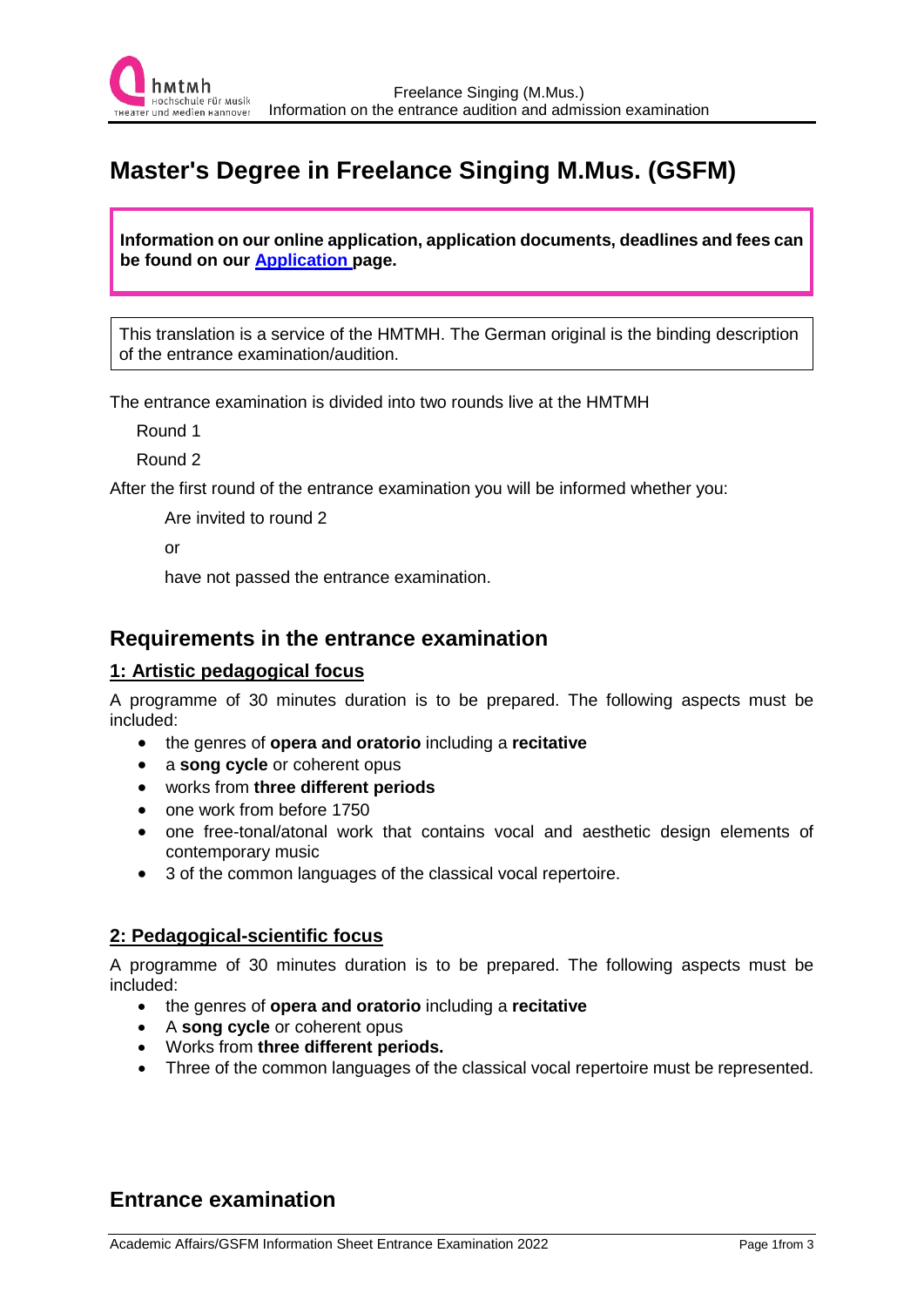## **1. Artistic pedagogical focus**

#### **Round 1**

Demanded are three sungen works:

- one art song
- one aria in the field opera
- one aria in the field concert / oratorio

#### **Round 2**

- the remaining programme (song (lied), opera and oratorio)
- a short assessment interview on questions of singing pedagogy

#### **First part of the examination - Singing Aptitude Test (round 1)**

The candidate chooses the first piece to be performed. Generally, only one piece is heard during this part of the examination. If further pieces are desired and selected by the examination committee, they may be interrupted by the examination committee at any time.

#### **Second part of the examination - Singing Aptitude Test (round 2)**

If the candidate is admitted to the second part of the examination, further pieces from the prepared programme must be performed as determined by the examination committee.

#### **Pedagogical Aptitude Test (round 2)**

This is followed by a short aptitude interview on questions of singing pedagogy. The weight of singing and pedagogical aptitude is 3:1.

#### **2. Pedagogical-scientific focus**

#### **Round 1**

Demanded are three sungen works:

- one art song
- one aria in the field opera
- one aria in the field concert / oratorio

#### **Round 2**

- the remaining programme (song (lied), opera and oratorio)
- a short assessment interview on questions of singing pedagogy

#### **First part of the examination - Singing Aptitude Test (round 1)**

The candidate chooses the first piece to be performed. Generally, only one piece is heard during this part of the examination. If further pieces are desired and selected by the examination committee, they may be interrupted by the examination committee at any time.

#### **Second part of the examination - Singing Aptitude Test (round 2)**

If the candidate is admitted to the second stage of the examination, further works from the prepared programme are to be performed as determined by the examination committee.